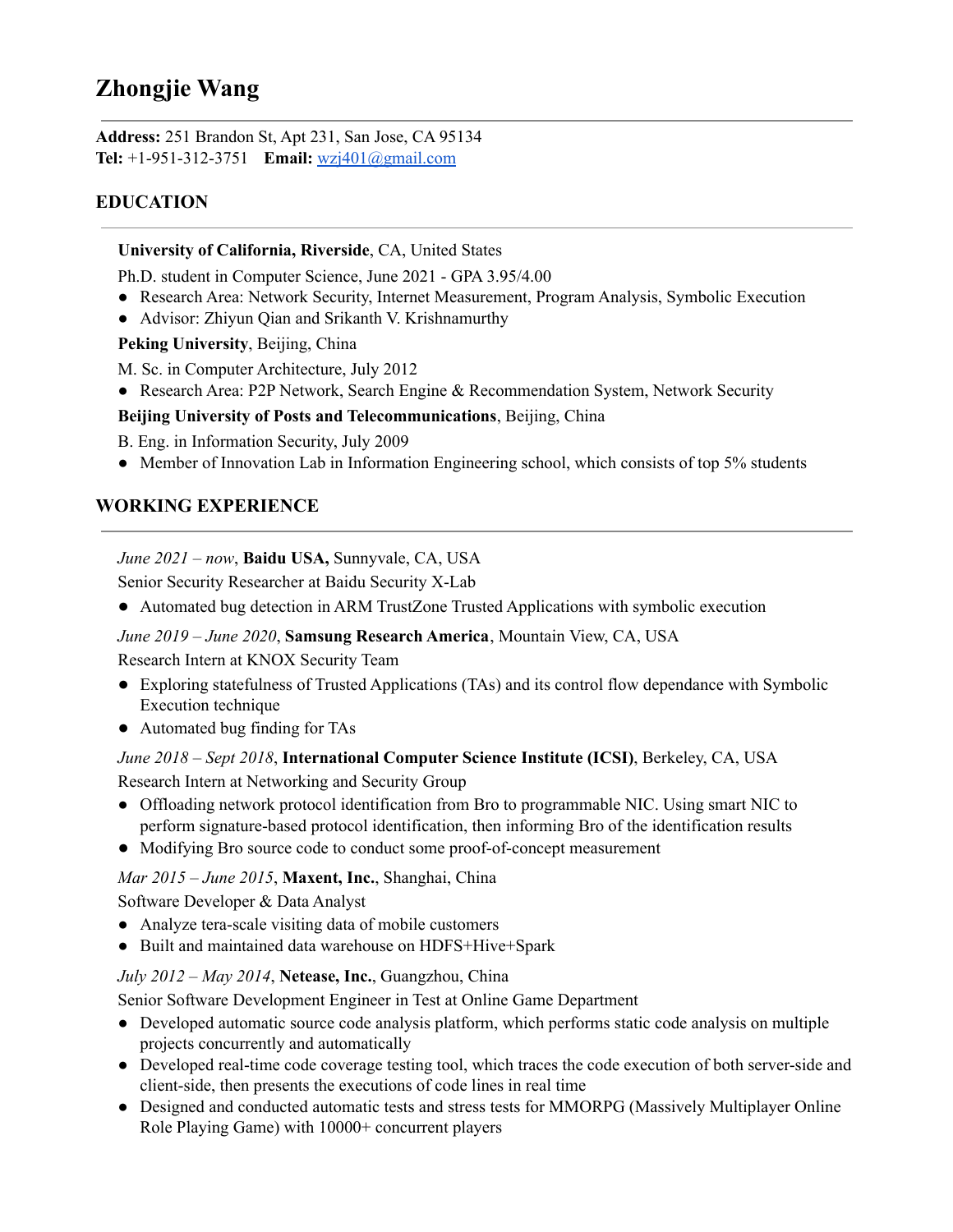#### *July 2011 – Aug 2011*, **Morgan Stanley**, Shanghai, China

Technology & Data Intern at Institutional Security Group Technology

**●** Developed a backend module for equity trading system, which executes post-trade position verification using finite state machines

#### *Nov 2008 – May 2009*, **Microsoft Research Asia**, Beijing, China

Research Intern at Machine Learning Group

- Devised a distributed key-value retrieval algorithm using MapReduce and B+ Tree
- Designed and implemented a ranking algorithm based on distributed random walk using MapReduce on a cluster of hundreds of machines
- *●* Devised algorithms to measure similarity between search queries

### **PUBLICATIONS**

- 1. **Zhongjie Wang**, Shitong Zhu, Keyu Man, Pengxiong Zhu, Yu Hao, Zhiyun Qian, Srikanth V. Krishnamurthy, Tom La Porta, Michael J. De Lucia, "Themis: Ambiguity-Aware Network Intrusion Detection based on Symbolic Model Comparison", **ACM CCS 2021**, Virtual Event, Korea, 2021
- 2. **Zhongjie Wang**, Shitong Zhu, Yue Cao, Zhiyun Qian, Chengyu Song, Srikanth V. Krishnamurthy, Tracy Braun, Kevin Chan, "SymTCP: Eluding Stateful Deep Packet Inspection with Automated Discrepancy Discovery", **NDSS 2020**, San Diego, USA, 2020
- 3. **Zhongjie Wang**, Yue Cao, Zhiyun Qian, Chengyu Song, Srikanth Krishnamurthy, "Your State is Not Mine: A Closer Look at Evading Stateful Internet Censorship", **IMC'17**, London, UK, 2017
- 4. Alan Quach\*, **Zhongjie Wang\***, Zhiyun Qian, "Investigation of the 2016 Linux TCP Stack Vulnerability at Scale", **SIGMETRICS'17**, Urbana-Champaign, Illinois, USA, 2017 **(\* co-first author)**
- 5. Keyu Man, Zhiyun Qian, **Zhongjie Wang**, Xiaofeng Zheng, Youjun Huang, Haixin Duan, "DNS Cache Poisoning Attack Reloaded: Revolutions With Side Channels", **ACM CCS 2020 (Distinguished Paper Award)**, Virtual Event, USA, 2020
- 6. Yue Cao, Zhiyun Qian, **Zhongjie Wang**, Tuan Dao, Srikanth Krishnamurthy, Lisa M. Marvel, "Off-Path TCP Exploits: Global Rate Limit Considered Dangerous", 25th **USENIX Security** Symposium, Austin, Texas, USA, 2016
- 7. Yue Cao, **Zhongjie Wang**, Zhiyun Qian, Chengyu Song, Srikanth Krishnamurthy, Paul Yu, "Principled Unearthing of TCP Side Channel Vulnerabilities", **ACM CCS 2019**, London, UK, 2019
- 8. Pengxiong Zhu, Keyu Man, **Zhongjie Wang**, Zhiyun Qian, Roya Ensafi, J. Alex Halderman, Haixin Duan, "Characterizing Transnational Internet Performance and the Great Bottleneck of China", **SIGMETRICS'20**, Boston, Massachusetts, USA, 2020
- 9. Shitong Zhu, Umar Iqbal, **Zhongjie Wang**, Zhiyun Qian, Zubair Shafiq, Weiteng Chen, "ShadowBlock: A Lightweight and Stealthy Adblocking Browser", The Web Conference (formerly **WWW** conference), San Francisco, USA, 2019
- 10. Shitong Zhu, **Zhongjie Wang**, Xun Chen, Shasha Li, Keyu Man, Umar Iqbal, Zhiyun Qian, Kevin Chan, Srikanth V. Krishnamurthy, Zubair Shafiq, Yu Hao, Guoren Li, Zheng Zhang, Xiaochen Zou, "Eluding ML-based Adblockers With Actionable Adversarial Examples", **ACSAC 2021**, Virtual Conference, 2021
- 11. Shitong Zhu, Shasha Li, **Zhongjie Wang**, Xun Chen, Zhiyun Qian, Srikanth V. Krishnamurthy, Kevin S. Chan, Ananthram Swami, "You Do (Not) Belong Here: Detecting DPI Evasion Attacks with Context Learning", The 16th International Conference on emerging Networking EXperiments and Technologies (**CoNEXT'20**), Barcelona, Spain, 2020